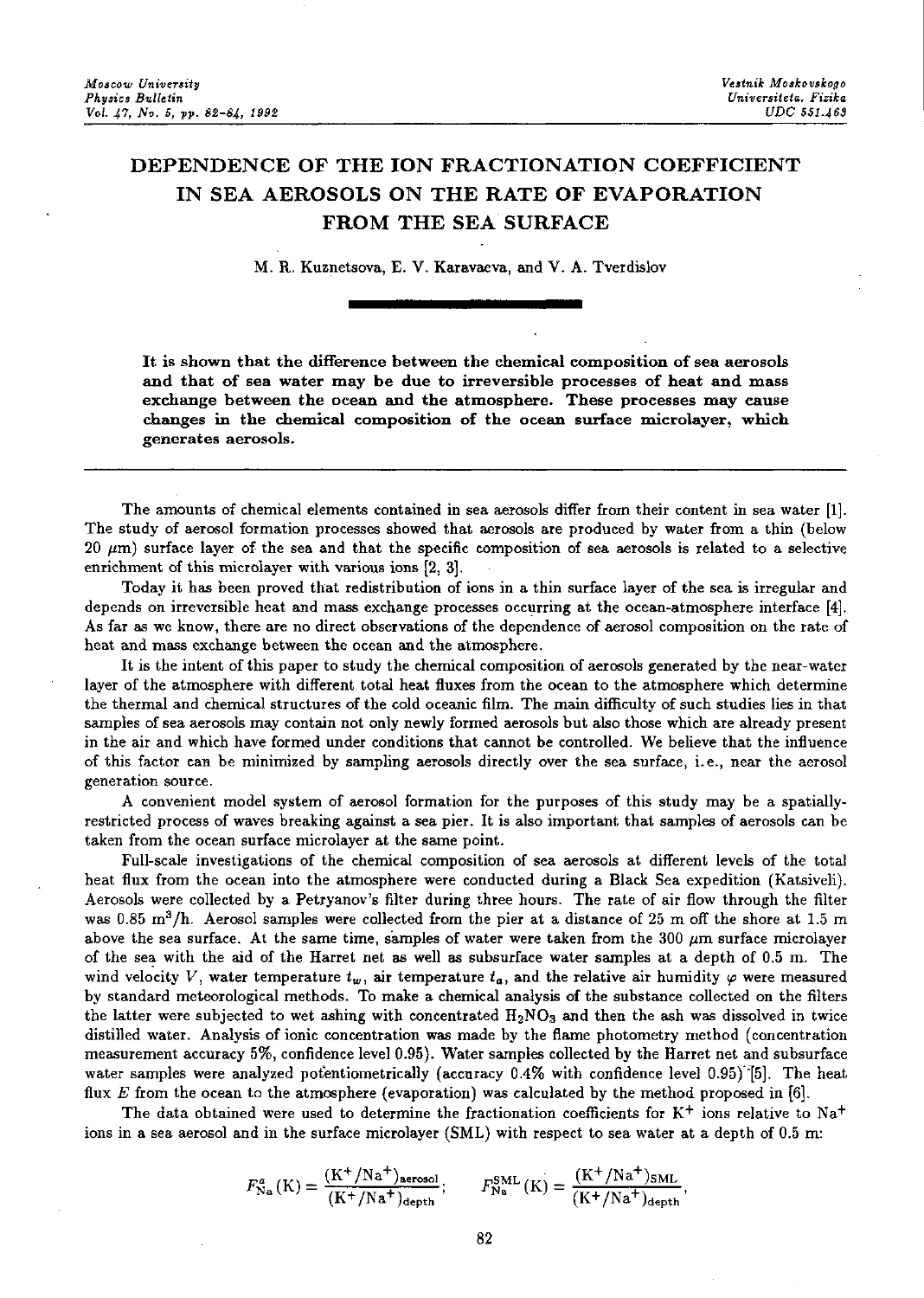## Table 1

| Sample No.                                            | $F_{\rm Na}^{a}\,({\rm K})$ | $\overline{F_{\rm Na}^{\rm SML}\left( {\rm K} \right)}$ | $\varphi, \overline{\mathcal{U}}$ | $t_w$ , <sup>o</sup> C | $t_a, {}^{\circ}C$ | V, m/s         | $E, W/m^2$ |
|-------------------------------------------------------|-----------------------------|---------------------------------------------------------|-----------------------------------|------------------------|--------------------|----------------|------------|
|                                                       | 1.00                        | 0.98                                                    | 56                                | 18                     | 19                 | 0.5            | 95         |
| $\overline{2}$                                        | 1.62                        | 1.00                                                    | 59                                | 17                     | 14.8               | $\overline{2}$ | 235        |
| $\overline{\mathbf{3}}$                               | 1.78                        | 1.04                                                    | 49                                | 17.5                   | 17.6               | 1.5            | 310        |
| 4                                                     | 2.06                        | 1.00                                                    | 53                                | 17                     | 17                 | 2.5            | 246        |
| 5                                                     | 2.48                        | 1.02                                                    | 57                                | 17                     | 17                 | 3              | 264        |
| 6                                                     | 3.08                        | 1.02                                                    | 67                                | 17.5                   | 19.2               | $\overline{5}$ | 476        |
| 7                                                     | 3.74                        | 1.02                                                    | 54                                | 17.5                   | 15.6               | 3.5            | 413        |
| 8                                                     | 3.85                        | 1.05                                                    | 70                                | 17.2                   | 16.4               | 4              | 430        |
| 9                                                     | 1.20                        | 0.99                                                    | 57                                | $17\,$                 | 15                 | 6              | 778        |
| 10                                                    | 1.57                        | 1.00                                                    | 70                                | 17                     | 15.2               | 8              | 796        |
| 11                                                    | 1.30                        |                                                         | 61                                | 17                     | 15.2               | 8              | 927        |
| 12                                                    | 1.17                        |                                                         | 46                                | 17                     | 15                 | 7              | 1156       |
| Relative measurement error, % (confidence level 0.95) |                             |                                                         |                                   |                        |                    |                |            |
|                                                       | 10.8                        | 1.5                                                     | 2                                 | 5                      | 5                  | 20             | 22         |

Fractionation Coefficients  $F_{\text{Na}}^{a}$  (K) and  $F_{\text{Na}}^{\text{SML}}$  (K), Relative Air Humidity  $\varphi$ , Water Temperature  $t_w$ , Air Temperature  $t_a$ , Wind Velocity  $V$ , Evaporation **Heat Flux From Sea to Atmosphere,** *E;* **Measurements Errors** 

where K<sup>+</sup> and Na<sup>+</sup> are concentrations of potassium and sodium ions, respectively. To find the relations between the obtained values  $(x_1 \ldots x_n; y_1 \ldots y_n)$ , the paired linear correlation coefficients were calculated:

$$
R(X, Y) = \sum_{1}^{n} (x_i - \overline{x})(y_i - \overline{y}) / \sqrt{\sum_{1}^{n} (x_i - \overline{x})^2 \sum_{1}^{n} (y_i - \overline{y})^2}.
$$

The results of field observations are presented in Table 1. Here, the values of

 $F_{\text{Na}}^{\text{SML}}(\text{K}), \varphi, t_w, t_a, V, \text{and } E$ 

**are averaged over five independent measurements made during three hours.** 

The data obtained suggest the following conclusions.

1.  $F_{\text{Na}}^{a}$  (K) averages 2.1  $\pm$  0.1, and  $F_{\text{Na}}^{\text{SML}}$  (K) averages 1.012  $\pm$  0.008.

2. There is a linear correlation between  $F_{\text{Na}}^{\text{s}}(K)$  and  $F_{\text{Na}}^{\text{SML}}(K)$  with a probability 0.9 (the coefficient  $R(F_{\text{Na}}^{a}(K), F_{\text{Na}}^{\text{SML}}(K)) = 0.7$ , which agrees well with the aerosol origin concepts.

3. Figure 1 shows the ion fractionation coefficients in aerosol (a) and in the sea surface microlayer (b) versus different heat fluxes due to evaporation from the sea into the atmosphere. Note that in the range of heat fluxes to 600 W/m<sup>2</sup> the fractionation coefficients and the heat flux are related linearly with a probability 0.9 ( $R(F_{\text{Na}}^a(K), E) = 0.8$  and  $R(F_{\text{Na}}^{\text{SML}}(K), E) = 0.7$ ). At higher heat flux values the linea relationship is upset, the ion fractionation coefficients for aerosol reduce to  $1.31 \pm 0.06$  on the average, while **for the surface microlayer they deviate from unity within the determination error. This phenomenon can**  probably be explained by the fact that heat fluxes exceeding  $600 \text{ W/m}^2$  were observed in our experiments at wind velocities over 6 m/s, when the rate of destruction of the cold film by waves breaking, in the surf **zone is much higher and, besides, marked changes occur in the thermodynamic structure of the sea surface**